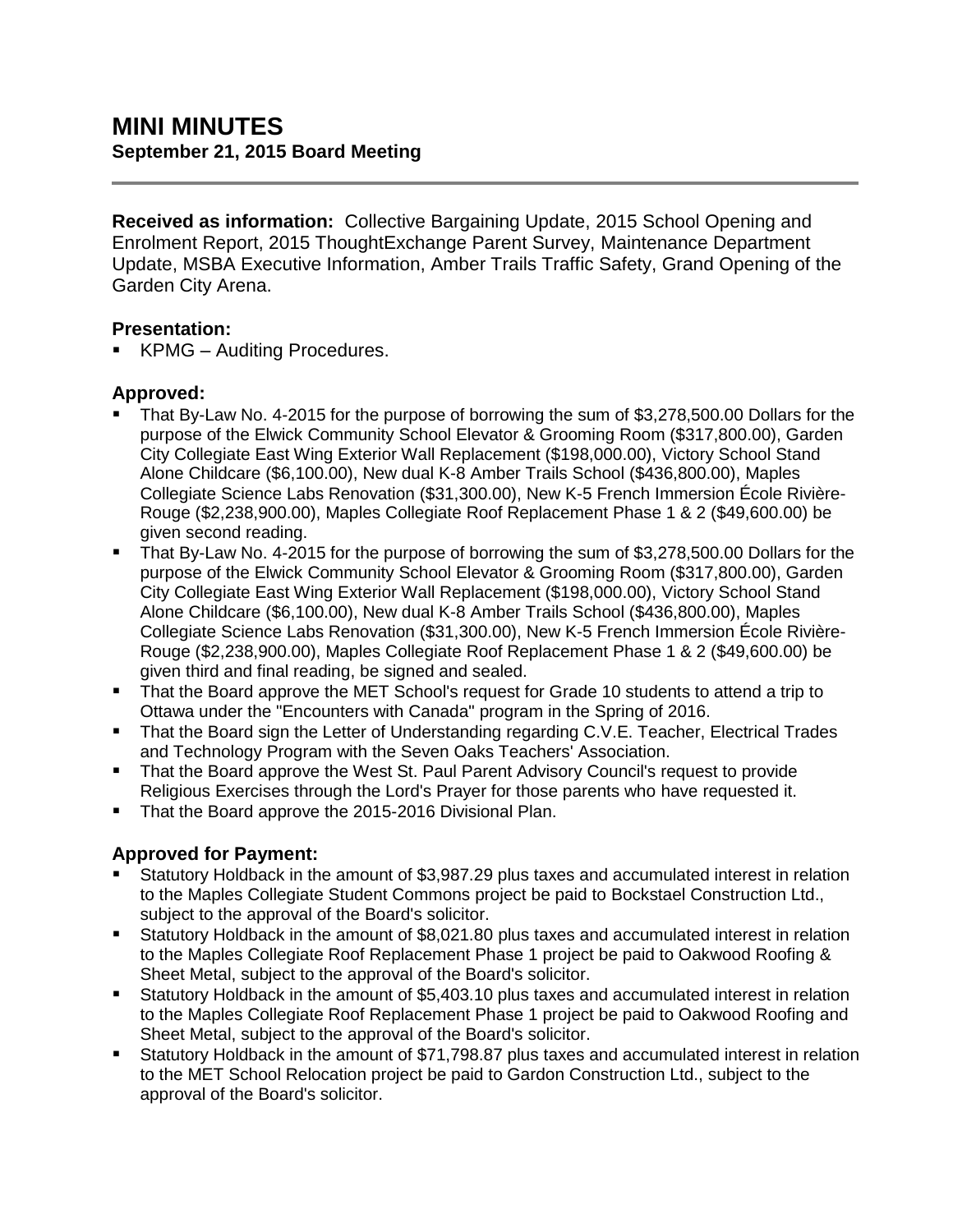- **IDED** Invoice No. 14613 for the Edmund Partridge Elevator and Grooming Room project in the amount of \$2,794.77 be paid to Number TEN Architectural Group.
- **IDED** Invoice No. 14612 for the Elwick Elevator and Grooming Room project in the amount of \$4,072.26 be paid to Number TEN Architectural Group.
- Certificate of Payment No. 4 for the Elwick Elevator and Grooming Room project in the amount of \$86,885.72 be paid to Con-Pro Industries Canada Ltd.
- 7.5% Statutory Holdback on Certificate of Payment No. 4 for the Elwick Elevator and Grooming Room project in the amount of \$6,709.32 be paid to the Seven Oaks School Division/Con-Pro-453 account.
- Cheques  $\#2160000$  to  $\#2160570$ , and  $\#991$ , US cheques  $\#216000$  to  $\#216013$ , direct deposits #20160000 to #20161072, and pre-authorized debits #2016000 to #2016039 in the amount of \$14,406,188.22 be approved.
- Invoice No. 14651 for the MET School Relocation project in the amount of \$829.32 be paid to Number TEN Architectural Group.
- Certificate of Payment No. 2 for the Maples Collegiate Science Lab upgrade project in the amount of \$71,875.50 be paid to Marrbeck Construction Ltd.
- 7.5% Statutory Holdback on Certificate of Payment No. 2 for the Maples Collegiate Science Lab upgrade project in the amount of \$5,550.23 be paid to the Seven Oaks School Division/Marrbeck account.
- Invoice No. 70815 for the R. F. Morrison Roof Replacement project in the amount of \$4,134.90 be paid to KGS Group Consulting Engineers.
- Invoice No. 15042-2 for the École Rivière-Rouge Frog Habitat in the amount of \$498.75 be paid to HTFC Planning and Design.
- **IDED 14641 For the Garden City Collegiate Skill Build addition project in the amount of** \$7,059.68 be paid to Number TEN Architectural Group.
- Invoice No. W-2015-173 for the New École Rivière-Rouge project in the amount of \$787.50 be paid to M. Block & Associates Ltd.
- Certificate of Payment No. 8 for the Garden City Collegiate East Wall/Roof Replacement project in the amount of \$81,694.70 be paid to Canotech Consultants Ltd.
- Invoice No. 3478 for the MET School Relocation project in the amount of \$1,554.00 be paid to Landmark Planning & Design Inc.
- **IDED 10. 528 for the Maples Collegiate Elevator project in the amount of \$3,150.00 be paid** to Prairie Elevator & Lift.
- **IDED** Invoice No. 4659 for the R.F. Morrison addition project in the amount of \$20,518.15 be paid to Prairie Architects Inc.
- **IDE 15 Invoice No. 928 for the R.F. Morrison addition project in the amount of \$315.00 be paid to QCA** Building Envelope Ltd.
- Invoice No. 14709 for the Edmund Partridge Elevator and Grooming Room project in the amount of \$22,007.80 be paid to Number TEN Architectural Group.
- **IDED** Invoice No. 14708 for the Elwick Elevator and Grooming Room project in the amount of \$8,537.19 be paid to Number TEN Architectural Group.
- Invoice No. 893 for the New École Rivière-Rouge project in the amount of \$393.75 be paid to QCA Building Envelope Ltd.
- **EXP** Certificate of Payment No. 3 for the Maples Collegiate Science Lab upgrade project in the amount of \$182,725.15 be paid to Marrbeck Construction Ltd.
- 7.5% Statutory Holdback on Certificate of Payment No. 3 for the Maples Collegiate Science Lab upgrade project in the amount of \$14,110.05 be paid to the Seven Oaks School Division/Marrbeck account.
- Invoice No. 300461 for the R.F. Morrison addition project in the amount of \$7,995.75 be paid to Pinchin Ltd.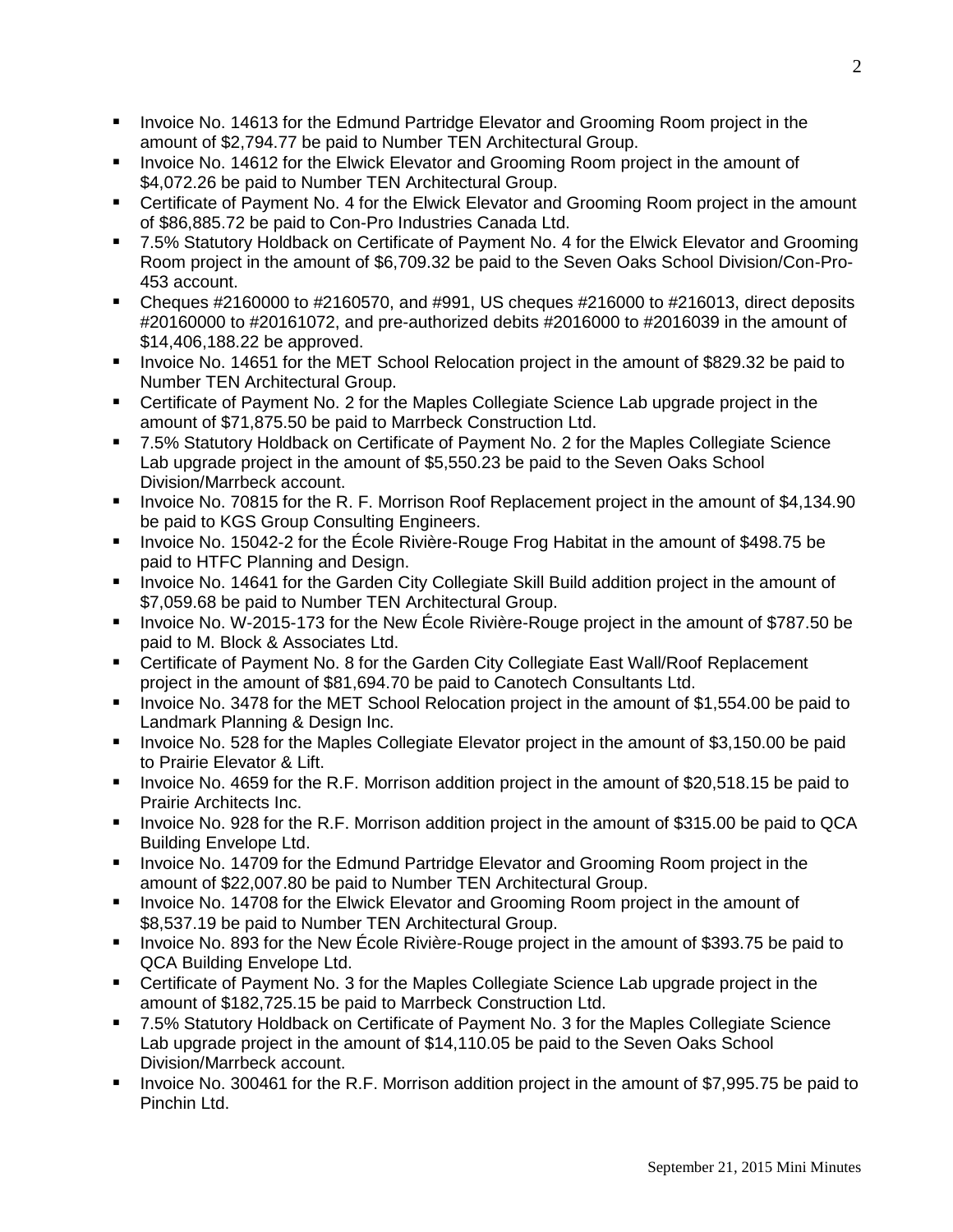- **IDED 1488 Invoice No. 14722 for the MET School Relocation project in the amount of \$293.18 be paid to** Number TEN Architectural Group.
- **IDED FOOT ACTS INTER 10 ACTS AND FOOT THE AND IN THE AMOUT FOOT SHOUTH** Involce No. 308408 for the Amount of \$1,008.00 be paid to Pinchin Ltd.
- **Invoice No. 14707 for the Garden City Collegiate Skill Build addition project in the amount of** \$5,995.00 be paid to Number TEN Architectural Group.

### **Correspondence Received:**

- Nada Suresh, Environment Officer, Conservation and Water Stewardship. West St. Paul School Wastewater Treatment Plant.
- Marymound. Request for support to continue to provide vulnerable children the basic necessities.
- Manitoba School Boards Association. Learning Opportunities 2015-2016 Calendar of Events.
- Manitoba Education and Advanced Learning. My Child in School website.
- Gerald Farthing, Deputy Minister, Manitoba Education and Advanced Learning. Public Schools Finance Board review of request for a new school in Precinct E.
- Darren Thomas, Risk Manager, Manitoba School Boards Association. 2015-16 Student Accident Insurance information.
- **Attendance Rate and Transiency Indicator 2014-2015 School Year.**
- Shipra Verma, Chief Electoral Officer, Elections Manitoba. The CitizenNext Video Challenge.
- Manitoba School Boards Association. e-bulletin, September 9, 2015.
- St. James Assiniboia School Division News Release:
	- Craig McGregor, Re-elected Chair of the Board of Trustees.
	- Cheryl Smukowich, Re-elected Vice Chair of the Board of Trustees.
- River East Transcona News Release:
	- Colleen Carswell re-elected Chair of the Board of Trustees.
	- Brian Olynik re-elected Vice Chair of the Board of Trustees.
- **Darryl Gervais, Director, Manitoba Education and Advanced Learning. Supporting students** with medical challenges.
- **Proclamation for Peace Days 2015. September 11 to September 21, 2015.**
- **Proclamation School Support Staff Recognition Week. September 2 to October 2, 2015.**
- **Jim Stewart, Manager, Neighbourhoods Alive, Manitoba Housing and Community** Development. Project report confirmation and payment information regarding Centre Management 2013.
- **Winnipeg School Division News Release:** 
	- Trustee Mark Wasyliw was re-elected as Chair for the 2015-2016 school year.
	- Trustee Sherri Rollins was elected as Vice-Chair for the 2015-2016 school year.
- Darren Thomas, Risk Manager, Manitoba School Boards Association. Back to School Risk Management Checklist.
- **Heather Demetrioff, Director, Education and Communication Services. CSBA Congress 2016** Update.
- Manitoba School Boards Association. Webinar: Progress in Action, September 30, 2015 12:00 noon.
- Andrea Lawson, Project Leader, Public Schools Finance Board. Garden City Collegiate skill build project support letter.
- Roman Matwyczuk, Retired Teacher, West Kildonan. Thank you card for Retirement Dinner.
- The Manitoba Teacher September 2015. Article: Oh, The Horror! (and other stuff). Saul Henteleff, teacher, Maples Collegiate spearheading the Seven Oaks Student Film Festival.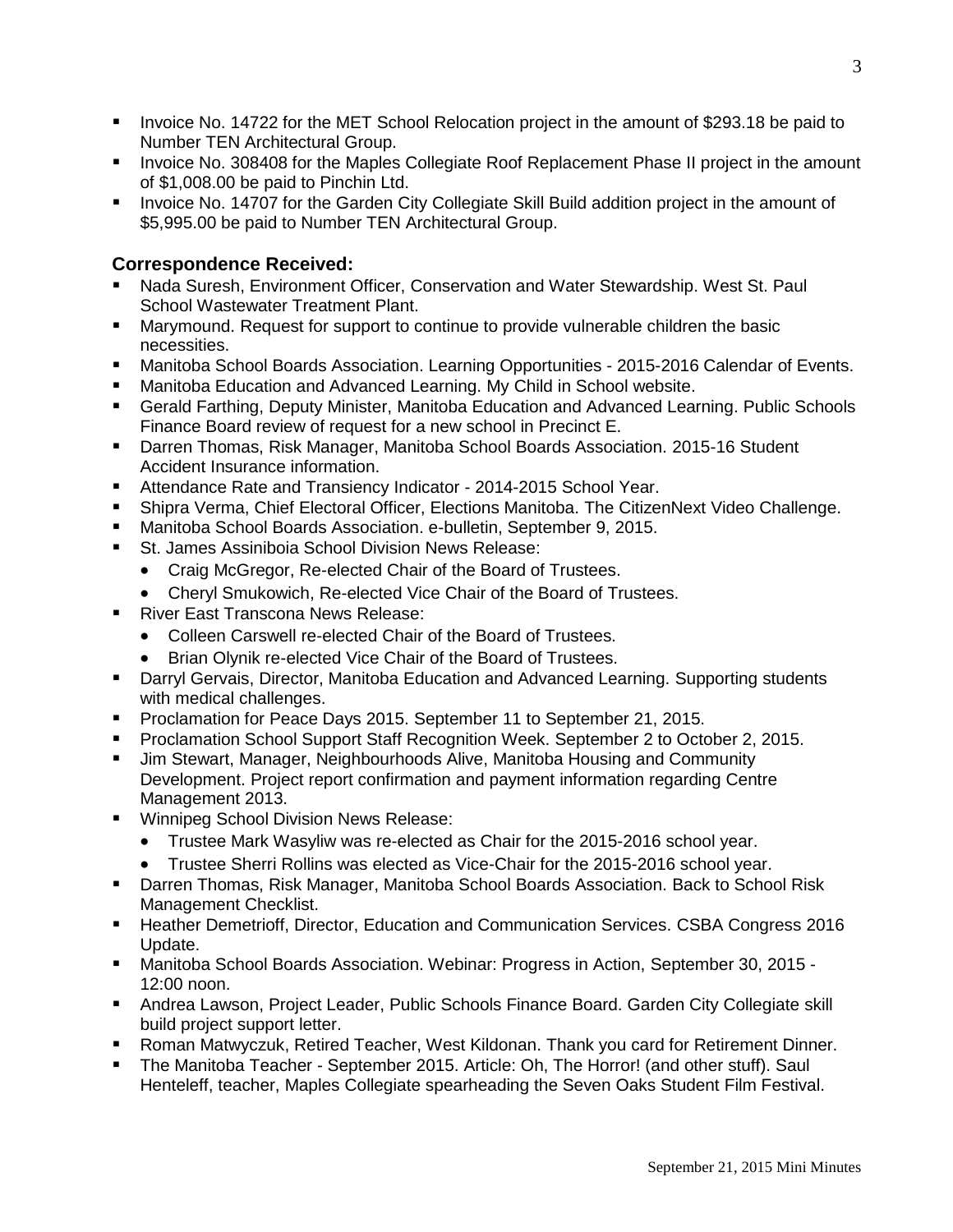James Allum, Minister of Education and Advanced Learning. Manitoba's Celebration of Excellence in Teaching - 2015/2016 Minister's Awards.

# **Personnel Report:**

- Stephen Barkman was appointed to a full-time (1.00) Limited Teacher-General (Term) contract effective September 8, 2015 to June 30, 2016.
- Jasdeep Bhangu was appointed to a part-time (.50) Limited Teacher-General (Term) contract effective September 8, 2015 to December 18, 2015.
- Justin Bretecher was appointed to a part-time (.25) Limited Teacher-General (Term) contract effective September 11, 2015 (indefinite).
- Bryan Clendenan was appointed to a part-time (.50) Limited Teacher-General (Term) contract effective September 8, 2015 (indefinite).
- Melissa Funk was appointed to a part-time (.25) Limited Teacher-General (Term) contract effective September 8, 2015 to February 4, 2016.
- Ryan Hayes was appointed to a part-time (.40) Limited Teacher-General (Term) contract effective September 8, 2015 to January 31, 2016.
- Jennifer Jonasson was appointed to a full-time (1.00) Limited Teacher-General (Term) contract effective September 8, 2015 (indefinite).
- Shannon Kitson was appointed to a part-time (.50) Limited Teacher-General (Term) contract effective September 9, 2015 (indefinite).
- Jake Rogers was appointed to a full-time (1.00) Limited Teacher-General (Term) contract effective September 8, 2015 (indefinite).
- Elizabeth Schachter was appointed to a part-time (.80) Limited Teacher-General (Term) contract effective September 22, 2015 to June 30, 2016.
- Stevan Siemens was appointed to a full-time (1.00) Limited Teacher-General (Term) contract effective September 9, 2015 to October 9, 2015.
- Alissa Watson was appointed to a part-time (.50) Limited Teacher-General (Term) contract effective September 8, 2015 (indefinite).
- **The following teachers were appointed to Substitute Teacher contracts effective the** 2015-2016 school year: Sara Christle, Kiera Dyck, Christina Kapac, Nicole Lavallee Francyn Martini, Rae-Ann Trudeau, Ryan Wehrle.
- Rebecca Chartrand was granted a full-time (1.00) leave of absence, without pay, effective September 8, 2015 to October 30, 2015.
- Michelle Marlow was granted a part-time (.10) leave of absence, without pay, effective September 10, 2015 to December 3, 2015.
- Jonathan Dueck gave notice of intent to resign effective September 8, 2015.
- Sandra Braden was granted a leave of absence, full-time (6.5 hours per day), without pay, effective September 8, 2015 to June 30, 2016.
- Adam Engel was granted a leave of absence, part-time (3.25 hours per day), without pay, effective September 8, 2015 to April 15, 2016.
- Evan Roskosz was granted a leave of absence, full-time (6.5 hours per day), without pay, effective September 8, 2015 to June 30, 2016.
- **Jodee-Ann Pescitelli gave notice of intent to resign effective September 1, 2015.**
- Jaime Diaz was appointed to the position of Bus Driver, part-time, (4 hours per day) effective September 8, 2015.
- Lyle Jeffery was appointed to the position of Bus Driver, part-time, (4 hours per day) effective September 8, 2015.